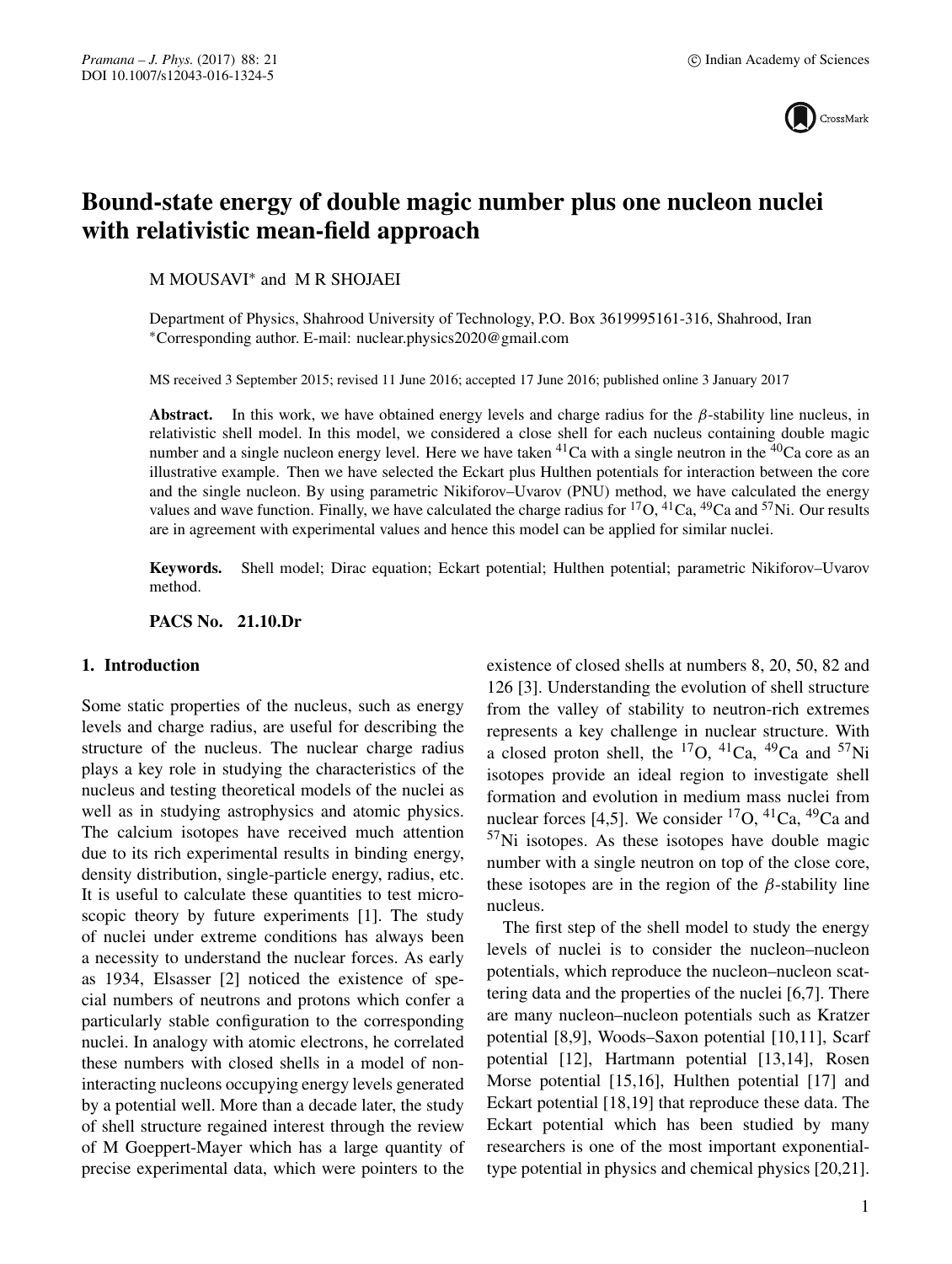In this work, we use shell model to calculate the energy levels and charge radius for <sup>17</sup>O, <sup>41</sup>Ca, <sup>49</sup>Ca and  $57$ Ni isotopes. We consider  $41$ Ca as a single neutron and 40Ca core. As these isotopes have one neutron out of the core, we utilize the relativistic Dirac equation to investigate them. These isotopes can be considered as a single particle. We apply the modified Eckart plus Hulthen potentials between the core and a single particle because these potentials are important nuclear potentials for describing the interaction between the single nucleon and the whole nuclei. Now that the *NN* potential is selected, the next step is to solve the Dirac equation for the nuclei under investigation. Several numerical and analytical methods have been used to solve the problem of the Dirac equation by using realistic nuclear potentials. Some of these methods are: the CRCGV [21], the NCSM [22], the EIHH [23], supersymmetric quantum mechanics [24–26], asymptotic iteration method (AIM) [27,28], factorization method [29,30], Laplace transform approach [31], GPS method [32,33], the path integral method [34–36] and the Nikiforov–Uvarov (NU) method [37–39]. We use the parametric Nikiforov–Uvarov (PNU) method to solve the Dirac equation.

The organization of this paper is as follows: in §2, the PNU method is reviewed. In §3 energy spectrum for the isotopes is presented. Conclusion is given in §4.

## **2. Review of parametric Nikiforov–Uvarov method**

The parametric form of the NU method takes the form [37–39]

$$
\left[\frac{d^2}{ds^2} + \frac{c_1 - c_2s}{s(1 - c_3s)}\frac{d}{ds} + \frac{(-p_2s^2 + p_1s - p_0)}{s^2(1 - c_3s)^2}\right]\Psi_n(s) = 0.
$$
\n(1)

The energy equation and wave function respectively are obtained from

$$
nc_2 - (2n + 1)c_5 + (2n + 1)(\sqrt{c_9} + c_3\sqrt{c_8})
$$
  
+  $n(n - 1)c_3 + c_7 + 2c_3c_8 + 2\sqrt{c_8c_9} = 0,$  (2)

$$
\Psi_{n,k}(s) = N_{n,k} s^{c_{12}} (1 - c_3 s)^{c_{13}} P_n^{(c_{10},c_{11})} (1 - 2c_3 s), \tag{3}
$$

where

$$
c_4 = \frac{1}{2}(1 - c_1), \quad c_5 = \frac{1}{2}(c_2 - 2c_3),
$$
  

$$
c_6 = c_5^2 + p_2, \quad c_7 = 2c_4c_5 - p_1,
$$

$$
c_8 = c_4^2 + p_0, \quad c_9 = c_3(c_7 + c_3c_8) + c_6,
$$
  
\n
$$
c_{10} = c_1 + 2c_4 + 2\sqrt{c_8} - 1 > -1,
$$
  
\n
$$
c_{11} = 1 - c_1 - 2c_4 + \frac{2}{c_3}\sqrt{c_9} > -1, \quad c_3 \neq 0,
$$
  
\n
$$
c_{12} = c_4 + \sqrt{c_8} > 0,
$$
  
\n
$$
c_{13} = -c_4 + \frac{1}{c_3}(\sqrt{c_9} - c_5) > 0, \quad c_3 \neq 0.
$$
\n(4)

The values of the coefficients  $c_i$  ( $i = 4, 5,...,13$ ) depend on  $p_i$  ( $i = 0, 1, 2$ ) and  $p_i$  depend on energy so the energy levels depended on the coefficients  $c_i$  and we could obtain the energy levels by solving eq. (2) numerically.

## **3. Energy spectrum for the isotopes**

The wave function for the Dirac equation can be calculated as

$$
\Psi_{n_{\rm r},k}(r,\theta,\phi) = \frac{1}{r} \left[ \begin{array}{c} F_{n_{\rm r},k}(r) Y_{jm}^{l}(\theta,\phi) \\ i G_{n_{\rm r},k}(r) Y_{jm}^{\tilde{l}}(\theta,\phi) \end{array} \right],
$$
 (5)

where  $F_{n_r,k}(r)$  and  $G_{n_r,k}(r)$  are upper and lower components,  $Y_{im}^{l}(\theta, \phi)$  and  $Y_{im}^{\tilde{l}}(\theta, \phi)$  are the spherical harmonic functions.  $n_r$  is the radial quantum number and  $m$  is the projection of the angular momentum on the z-axis. The orbital angular momentum quantum numbers  $l$  and  $l'$  represent the spin and pseudospin quantum numbers.

Under the condition of spin symmetry, i.e.  $\Delta(r)$  = 0, the upper component Dirac equation can be written as [40]

$$
\left(-\frac{d^2}{dr^2} + \frac{k(k+1)}{r^2} + \frac{1}{\hbar^2 c^2} [Mc^2 + E] \times \left[Mc^2 - E + \sum(r) \right] \right) F_{n_r,k}(r) = 0.
$$
 (6)

The modified Eckart plus Hulthen potential is defined as [17–19]

$$
V(r) = v_0 \csch^2(\alpha r) + v_1 \frac{e^{-2\alpha r}}{(1 - e^{-2\alpha r})},
$$
 (7)

where the parameters  $v_0$  and  $v_1$  are real parameters, which are strength parameters, and the parameter  $\alpha$  is related to the range of the potential.

Under the condition of spin symmetry, sum of the potentials  $V(r)$  and  $S(r)$  can be written as

$$
\sum(r) = 8v_0 \frac{e^{-2\alpha r}}{(1 - e^{-2\alpha r})^2} + 2v_1 \frac{e^{-2\alpha r}}{(1 - e^{-2\alpha r})}. \tag{8}
$$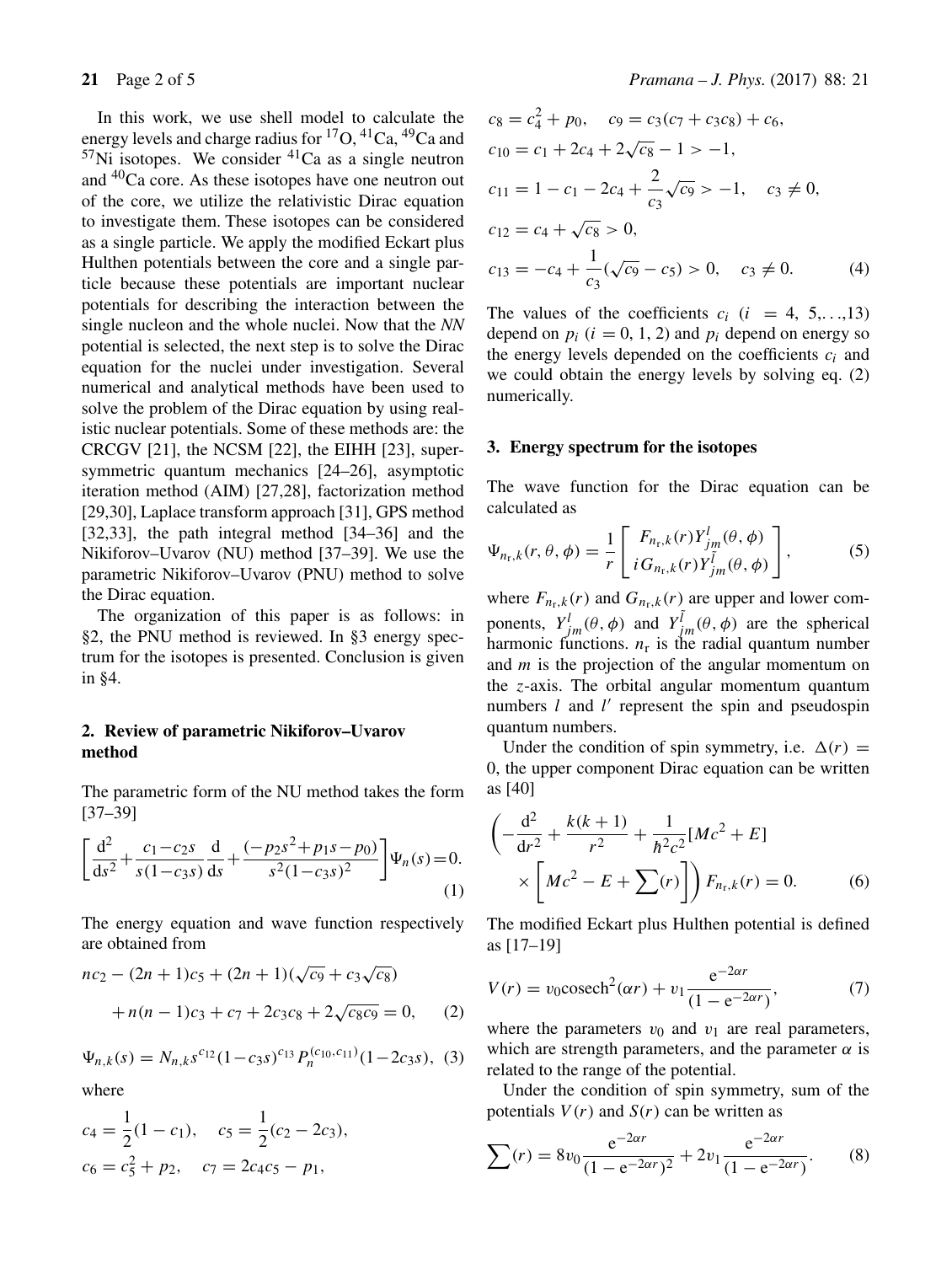Substituting the transformation  $s = \exp(-2\alpha r)$  into eq. (5), we find

$$
F''(s) + \frac{1}{s}F'(s) + \frac{1}{4\alpha s^2} \left\{ \frac{(E^2 - M^2c^4)}{\hbar^2c^2} - \frac{(E + Mc^2)}{\hbar^2c^2} \right\}
$$

$$
\times \left[ 8v_0 \frac{s}{(1-s)^2} + 2v_1 \frac{s}{(1-s)} \right]
$$

$$
-4\alpha^2 \frac{k(k+1)}{(1-s)^2} F(s) = 0. \quad (9)
$$

Equation (9) is exactly solvable only for  $k = 0$ . In order to obtain the analytical solutions of eq. (9), we employ the improved Pekeris approximation and replace the spin–orbit coupling term with the expression that is valid for  $\alpha \leq 1$  [41,42].

$$
\frac{k(k+1)}{r^2} \approx \frac{4\alpha^2 k(k+1)}{(e^{-2\alpha r} - 1)^2}.
$$
 (10)

We can write eq. (9) as given below:

$$
F''_{n,k}(s) + \frac{(1-s)}{s(1-s)} F'_{n,k}(s) + \frac{1}{s^2(1-s)^2}
$$
  
×  $[-p_2s^2 + p_1s - p_0]F_{n,k}(s) = 0,$  (11)

where the parameters  $p_2$ ,  $p_1$  and  $p_0$  are as follows:

$$
p_2 = -\frac{(E + Mc^2)}{4\alpha^2 \hbar^2 c^2} [2v_1 + (E - Mc^2)],
$$
  
\n
$$
p_1 = -\frac{(E + Mc^2)}{4\alpha^2 \hbar^2 c^2} [8v_0 + 2v_1 + 2(E - Mc^2)],
$$
  
\n
$$
p_0 = k(k+1) - \frac{(E^2 - M^2 c^4)}{4\alpha^2 \hbar^2 c^2}.
$$
\n(12)

Now comparing eq. (11) with eq. (1), we obtain the coefficients  $c_i$  ( $i = 1, 2, 3$ ) as follows:

$$
c_1 = c_2 = c_3 = 1.
$$
 (13)

The values of the coefficients  $c_i$  ( $i = 4, 5, \ldots, 13$ ) are also found from eq. (4) as below:

$$
c_4 = 0, \quad c_5 = -\frac{1}{2},
$$
  
\n
$$
c_6 = \frac{1}{4} + p_2, \quad c_7 = -p_1,
$$
  
\n
$$
c_8 = p_0, \quad c_9 = p_2 - p_1 + p_0 + \frac{1}{4},
$$
  
\n
$$
c_{10} = 2\sqrt{p_0}, \quad c_{11} = 2\sqrt{p_2 - p_1 + p_0 + \frac{1}{4}},
$$
  
\n
$$
c_{12} = \sqrt{p_0}, \quad c_{13} = \frac{1}{2} + \sqrt{p_2 - p_1 + p_0 + \frac{1}{4}}.
$$
 (14)

With respect to eq. (2) in the PNU method, we attain the energy relation as

$$
2\sqrt{p_0(p_2 - p_1 + p_0 + \frac{1}{4})} + (2n + 1)\sqrt{p_2 - p_1 + p_0 + \frac{1}{4}}
$$
  
+  $(2n + 1)\sqrt{p_0} + 2p_0 - p_1 + \left(n + \frac{1}{2}\right)^2 + \frac{1}{4}$   
= 0. (15)

The ground-state and first excited energies of  $^{17}O$ ,  ${}^{41}$ Ca,  ${}^{49}$ Ca and  ${}^{57}$ Ni isotopes are obtained by using eq.  $(15)$ . These results are compared with the experimental data in table 1 [44]. The calculated energy levels are in good agreement with experimental values. Therefore, the proposed model can well be used to investigate other similar isotopes. With respect to eq. (3) in PNU method [39,43,45] and eq. (14), the upper component of the Dirac spinor is given by eq. (16).

$$
F_{n_{\rm r},k}(r) = N(e^{-2\alpha r})\sqrt{p_0}
$$
  
×(1 - e<sup>-2\alpha r</sup>) $\sqrt{p_2-p_1+p_0+\frac{1}{4}+\frac{1}{2}}$   
× $P_n^{2\sqrt{p_0},2\sqrt{p_2-p_1+p_0+\frac{1}{4}}}$ (1 - 2e<sup>-2\alpha r</sup>), (16)

where  $N$  is the normalization constant. The lower component of the Dirac spinor can be calculated from eq. (16) as

$$
G_{n_{\rm r},k}(r) = \frac{\hbar^2 c^2}{E + Mc^2} \left(\frac{d}{dr} + \frac{k}{r}\right) F_{n_{\rm r},k}(r). \tag{17}
$$

The wave function can be calculated by substituting eqs (16) and (17) in eq. (5) as

$$
\psi_{n_{r},k}(r,\theta,\phi) = N \left[ \frac{Y_{jm}^{l}(\theta,\phi)}{\left[M + E_{n_{r},k}\right] \left[\frac{d}{dr} + \frac{k}{r}\right] Y_{jm}^{\tilde{l}}(\theta,\phi)} \right] \times \frac{(e^{-2\alpha r})^{\sqrt{p_0}}}{r} (1 - e^{-2\alpha r})^{\sqrt{p_2 - p_1 + p_0 + \frac{1}{4}} + \frac{1}{2}} \times P_n^{2\sqrt{p_0},2\sqrt{p_2 - p_1 + p_0 + \frac{1}{4}}}(1 - 2e^{-2\alpha r}). \tag{18}
$$

We calculate the charge radius by using eqs (18) and (19) for  ${}^{17}O$ ,  ${}^{41}Ca$ ,  ${}^{49}Ca$  and  ${}^{57}Ni$  isotopes.

$$
\langle r^2 \rangle^{1/2} = \left( \frac{\int \psi_{n_r,k}^*(r) r^2 \psi_{n_r,k}(r) \mathrm{d}^3 r}{\int \psi_{n_r,k}^*(r) \psi_{n_r,k}(r) \mathrm{d}^3 r} \right)^{1/2} . \tag{19}
$$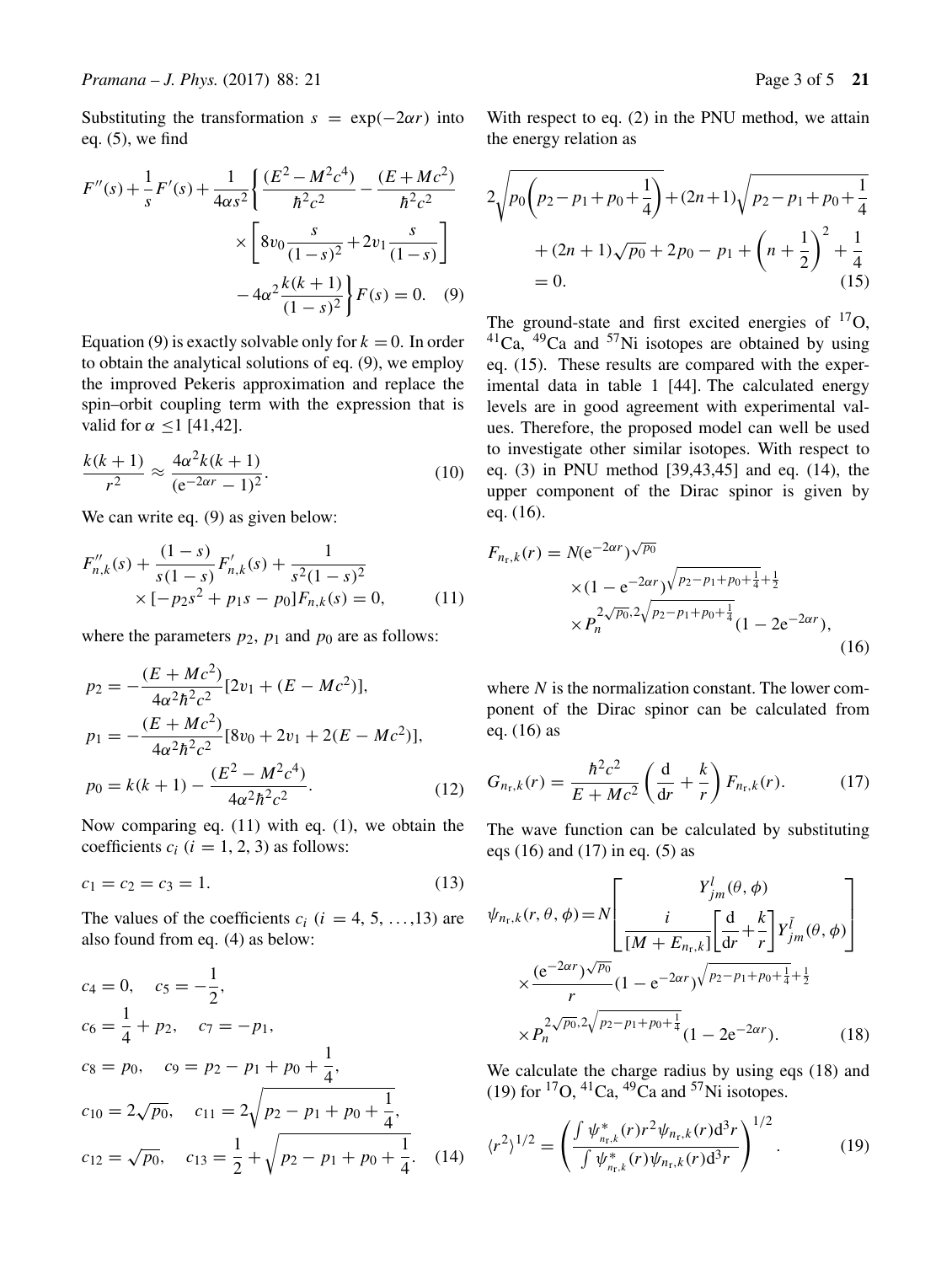Table 1. The ground-state and the first excited energy (MeV) for the isotopes.

| Isotope          | <b>State</b> | Our work    | Exp.             |
|------------------|--------------|-------------|------------------|
| $^{17}$ $\Omega$ | $E_{1d5/2}$  | $-131.7245$ | $-131.7624$ [44] |
|                  | $E_{2s1/2}$  | $-130.8210$ | $-130.8916$ [44] |
| $^{41}Ca$        | $E_{1f7/2}$  | $-350.4029$ | $-350.4148$ [44] |
|                  | $E_{2p3/2}$  | $-348.4377$ | $-348.4748$ [44] |
| $^{49}Ca$        | $E_{2p3/2}$  | $-421.1041$ | $-421.1475$ [44] |
|                  | $E_{1f5/2}$  | $-417.5306$ | $-417.5625$ [44] |
| 57 <sub>Ni</sub> | $E_{2p3/2}$  | $-494.1924$ | $-494.2413$ [44] |
|                  | $E_{1f5/2}$  | $-493.4282$ | $-493.4728$ [44] |

**Table 2.** The charge radius (fm) for ground-state isotopes.

| Isotope                 | $\langle r^2 \rangle^{1/2}_{\text{our work}}(\text{fm})$ | $\langle r^2 \rangle^{1/2}_{\text{Exp}}$ (fm) |  |
|-------------------------|----------------------------------------------------------|-----------------------------------------------|--|
|                         | 2.6616                                                   | $2.6953$ [46]                                 |  |
| $^{17}$ O<br>$^{41}$ Ca | 3.4688                                                   | 3.4780 [46]                                   |  |
| $^{49}Ca$               | 3.4822                                                   |                                               |  |
| $57$ Ni                 | 3.7352                                                   |                                               |  |

In table 2 we show the calculated charge radii for the ground-state isotopes, and compared them with the experimental data. For example, the calculated parameters of the modified potential are:  $\alpha$  (fm<sup>-1</sup>) = 0.0127,  $V_0 = 0.1292$ ,  $V_1 = -67.929$ . The obtained charge radii for the ground-state isotopes are in good agreement with the experimental value. The results show that our model can be used to investigate other similar isotopes, because Dirac equation specially gives good result for single-particle systems. Dirac equation describes particles of half-integer spin. So this model cannot consider nuclei with integer spin.

#### **4. Conclusions**

In this paper, we have calculated some energy levels of  $^{17}O$ ,  $^{41}Ca$ ,  $^{49}Ca$  and  $^{57}Ni$  isotopes with modified Eckart plus Hulthen potentials using the PNU method. We obtained the energy levels and wave functions for these isotopes. The wave functions satisfy the boundary conditions; also we obtained the charge radii and compared them with experimental values. The results are in agreement with experimental values and hence contain important physics.

## **Acknowledgements**

The authors would like to thank the referee for the helpful comments and suggestions which have improved the manuscript greatly.

#### **References**

- [1] Z Shuangquan, M Jie and Z Shangui, *Sci. China Phys. Mech. Astron.* **46**, 632 (2003)
- [2] W Elsasser, *J. de Phys. et Rad.* **5**, 625 (1934)
- [3] M Goeppert-Mayer, *Phys. Re*v*.* **74**, 235 (1948)
- [4] T Baumann, A Spyrou and M Thoennessen, *Rep. Prog. Phys.* **75**, 036301 (2012)
- [5] O Sorlin and M-G Porquet, *Prog. Part. Nucl. Phys.* **61**, 602 (2008)
- [6] G Puddua, *Eur. Phys. J. A* **31**, 163 (2007)
- [7] E Caurier, *Prog. Part. Nucl. Phys.* **59**, 226 (2007)
- [8] W C Qiang, *Chin. Phys.* **13**, 575 (2004)
- [9] W C Qiang, *Chin. Phys.* **12(10)**, 1054 (2003)
- [10] H Feizi, M R Shojaei and A A Rajabi, *Eur. Phys. J. Plus* **127**, 41 (2012)
- [11] J Y Guo and Z Q Sheng, *Phys. Lett. A* **338**, 90 (2005)
- [12] X C Zhang, Q W Liu, C S Jia and L Z Wang, *Phys. Lett. A* **340**, 59 (2005)
- [13] C Y Chen, *Phys. Lett. A* **339**, 283 (2005)
- [14] A de Souza Dutra and M Hott, *Phys. Lett. A* **356**, 215 (2006)
- [15] L Z Yi, Y F Diao, J Y Liu and C S Jia, *Phys. Lett. A* **333**, 212 (2004)
- [16] A D Alhaidari, *J. Phys. A*: *Math. Gen.* **34**, 9827 (2001)
- [17] M R Shojaei and M Mousavi, *Ad*v*. High Energy Phys*. **2016**, Article ID 8314784, 12 pages (2016)
- [18] C Eckart, *Phys. Re*v*.* **35**, 1303 (1930)
- [19] B J Falaye, *Cent. Euro. J. Phys.* **10**, 960 (2012)
- [20] A P Zhang, W C Qiang and Y W Ling, *Chin. Phys. Lett.* **26(10)**, 100302 (2006)
- [21] J Y Guo, X Z Fang and F X Xu, *Phys. Re*v*. A* **66**, 062105 (2002)
- [22] E Hiyama *et al*, *Phys. Re*v*. Lett.* **85**, 270 (2000)
- [23] P Navratil, J P Vary and B R Barret, *Phys. Re*v*. C* **62**, 054311 (2000)
- [24] N Barnea, W Leidemann and G Orlandini, *Phys. Re*v*. C* **67**, 054003 (2003)
- [25] C S Jia, P Gao and X L Peng, *J. Phys. A*: *Math. Gen.* **39**, 7737 (2006)
- [26] A C Astorga, D J Andez and J Negro, *SIGMA* **8**, 082 (2012)
- [27] H Feizi, A A Rajabi and M R Shojaei, *Acta Phys. Polon. B* **42**, 2143 (2011)
- [28] H Ciftci, R L Hall and N Saad, *J. Phys. A* **36**, 11807 (2003)
- [29] O Özer and G Lévai, *Rom. J. Phys.* **57(3–4)**, 582 (2012)
- [30] S H Dong, *Factorization method in quantum mechanics* (Springer, Dordrecht, 2007)
- [31] I Infeld and T E Hull, *Re*v*. Mod. Phys.* **23**, 21 (1951)
- [32] A Arda and R Sever, *Commun. Theor. Phys.* **58**, 27 (2012)
- [33] A K Roy, *Phys. Lett. A* **321**, 231 (2004)
- [34] A K Roy, *Int. J. Quant. Chem.* **113**, 1503 (2013)